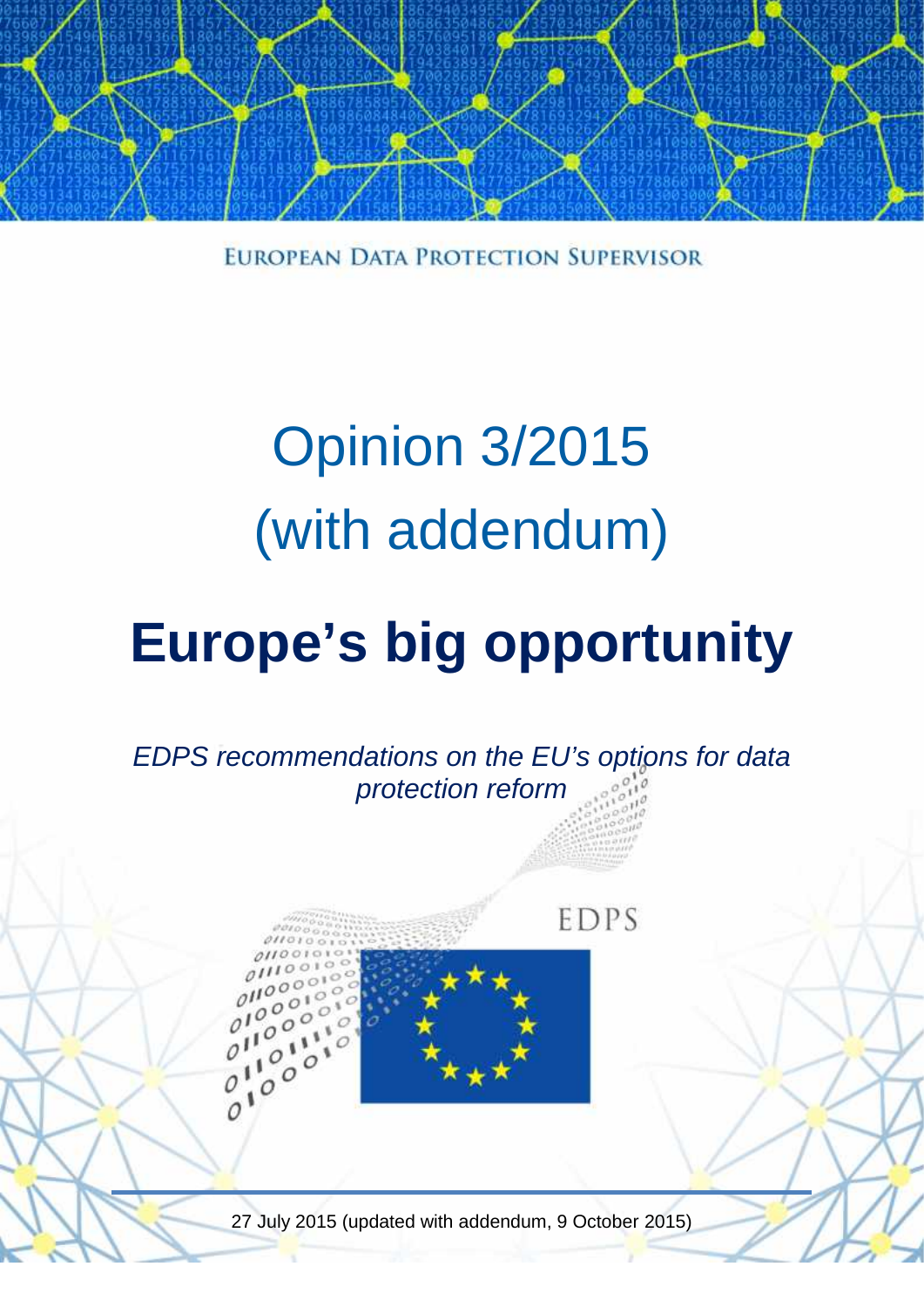*On 24 June 2015, the three main institutions of the EU, European Parliament, the Council and the European Commission entered co-decision negotiations on the proposed General Data Protection Regulation (GDPR), a procedure known as an informal 'trilogue'.<sup>1</sup> The basis for the trilogue is the Commission's proposal of January 2012, the Parliament legislative resolution of 12 March 2014 and the General Approach of the Council adopted on 15 June 2015.<sup>2</sup> The three institutions are committed to dealing with the GDPR as part of the wider data protection reform package which includes the proposed directive for police and judicial activities. The process should conclude at the end of 2015 and likely allow for formal adoption of both instruments in early 2016, to be followed by a two-year transitional period. <sup>3</sup>*

*The European Data Protection Supervisor (EDPS) is an independent institution of the EU. The Supervisor is not part of the trilogue, but is responsible under Article 41.2 of Regulation 45/2001 '*With respect to the processing of personal data… for ensuring that the fundamental rights and freedoms of natural persons, and in particular their right to privacy, are respected by the Community institutions and bodies'*, and* '…for advising Community institutions and bodies and data subjects on all matters concerning the processing of personal data*'. The Supervisor and Assistant Supervisor were appointed in December 2014 with the specific remit of being more constructive and proactive, and they published in March 2015 a five-year strategy setting out how they intended to implement this remit, and to be accountable for doing so.<sup>4</sup>*

*This Opinion is the first milestone in the EDPS strategy. Building on discussions with the EU institutions, Member States, civil society, industry and other stakeholders, our advice aims to assist the participants in the trilogue in reaching the right consensus on time. It addresses the GDPR in two parts:*

- *the EDPS vision for future-oriented rules on data protection, with illustrative examples of our recommendations; and*
- *an annex ('Annex to Opinion 3/2015: Comparative table of GDPR texts with EDPS recommendation') with a four-column table for comparing, article-by article, the text of the GDPR as adopted respectively by Commission, Parliament and Council, alongside the EDPS recommendation.*

*The Opinion, published originally on our website and via a mobile app on 27 July, has been updated to include recommendations for the recitals to the GDPR. It will be supplemented in autumn 2015 with recommendations on the directive on data protection applying to police and judicial activities, once the Council has adopted its General Position on that directive.*

*The EDPS's comprehensive Opinion on the Commission's proposed reform package in March 2012 remains valid. Three years on, however, we needed to update our advice to engage more directly with the positions of the co-legislators, and to offer specific recommendations. <sup>5</sup> As with the 2012 Opinion, this Opinion is in line with the opinions and statements of the Article 29 Working Party, including the 'Appendix' on 'Core topics in the view of trilogue' adopted on 17 June, to which the EDPS contributed as a full member of the Working Party.<sup>6</sup>*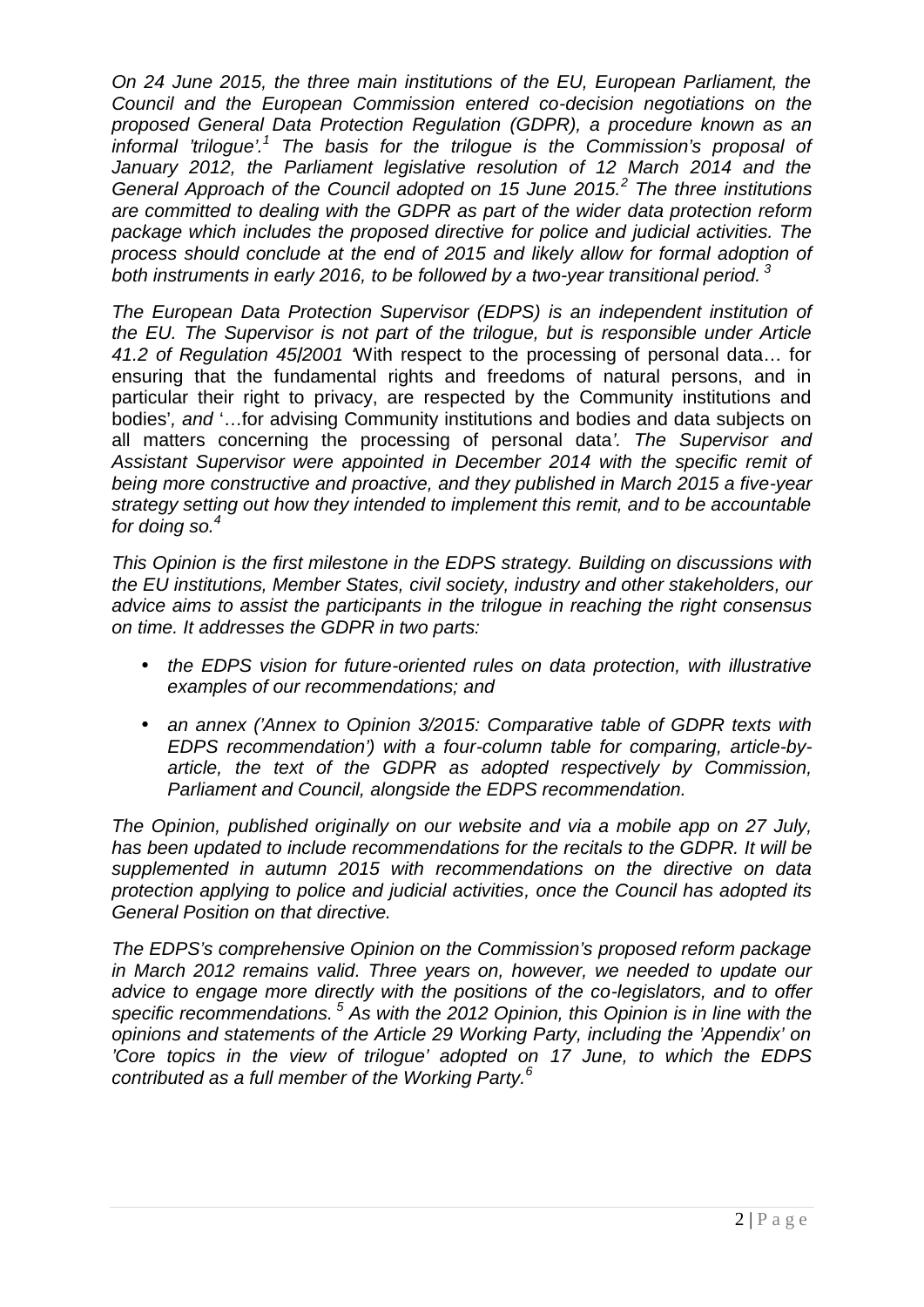#### **A rare opportunity: Why this reform is so important**

**The EU is in the last mile of a marathon effort to reform its rules on personal information.** The General Data Protection Regulation will potentially affect, for decades to come, all individuals in the EU, all organisations in the EU who process personal data and organisations outside the EU who process personal data on individuals in the  $EU^7$ . The time is now to safeguard individuals' fundamental rights and freedoms in the data-driven society of the future.

**Effective data protection empowers the individual and galvanises responsible businesses and public authorities.** Laws in this area are complex and technical, requiring expert advice, in particular that of independent data protection authorities who understand the challenges of compliance. The GDPR is likely to be one of the longest in the Union's statute book, so now the EU must aim to be selective, focus on the provisions which are really necessary and avoid detail which as an unintended consequence might unduly interfere with future technologies. The texts of each of the institutions preach clarity and intelligibility in personal data processing: so the GDPR must practice what it preaches, by being as concise and easy to understand as possible.

**It is for the Parliament and the Council as co-legislators to determine the final legal text, facilitated by the Commission, as initiator of legislation and guardian of the Treaties.** The EDPS is not part of the 'trilogue' negotiations, but we are legally competent to offer advice, and to do so proactively in line with the Supervisor and Assistant Supervisor's remit on appointment, and the EDPS recent strategy. This Opinion leverages over a decade of experience in supervision of data protection compliance and policy advice to help guide the institutions towards an outcome which will serve the interests of the individual.

**Legislation is the art of the possible.** The options on the table, in the form of the respective texts preferred by the Commission, Parliament and Council, each contain many worthy provisions, but each can be improved. The outcome will not be perfect in our view, but we intend to support the institutions in achieving the best possible outcome. That is why our recommendations stay within the boundaries of the three texts. We are driven by three abiding concerns:

- a better deal for citizens,
- rules which will work in practice,
- rules which will last a generation.

**This Opinion is an exercise in transparency and accountability**, dual principles which are perhaps the most remarkable innovation of the GDPR. The trilogue process is coming under more scrutiny than ever before. Our recommendations are public, and we would urge all EU institutions to seize the initiative and to lead by example, so that this legislative reform is the outcome of a transparent process and not a secret compromise.

ignals its<br>s historic<br> $3 | P a g e$ **The EU needs a new deal on data protection, a fresh chapter.** The rest of the world is watching closely. The quality of the new law and how it interacts with global legal systems and trends is paramount. With this Opinion the EDPS signals its willingness and availability to help ensure the EU makes the most of this historic opportunity.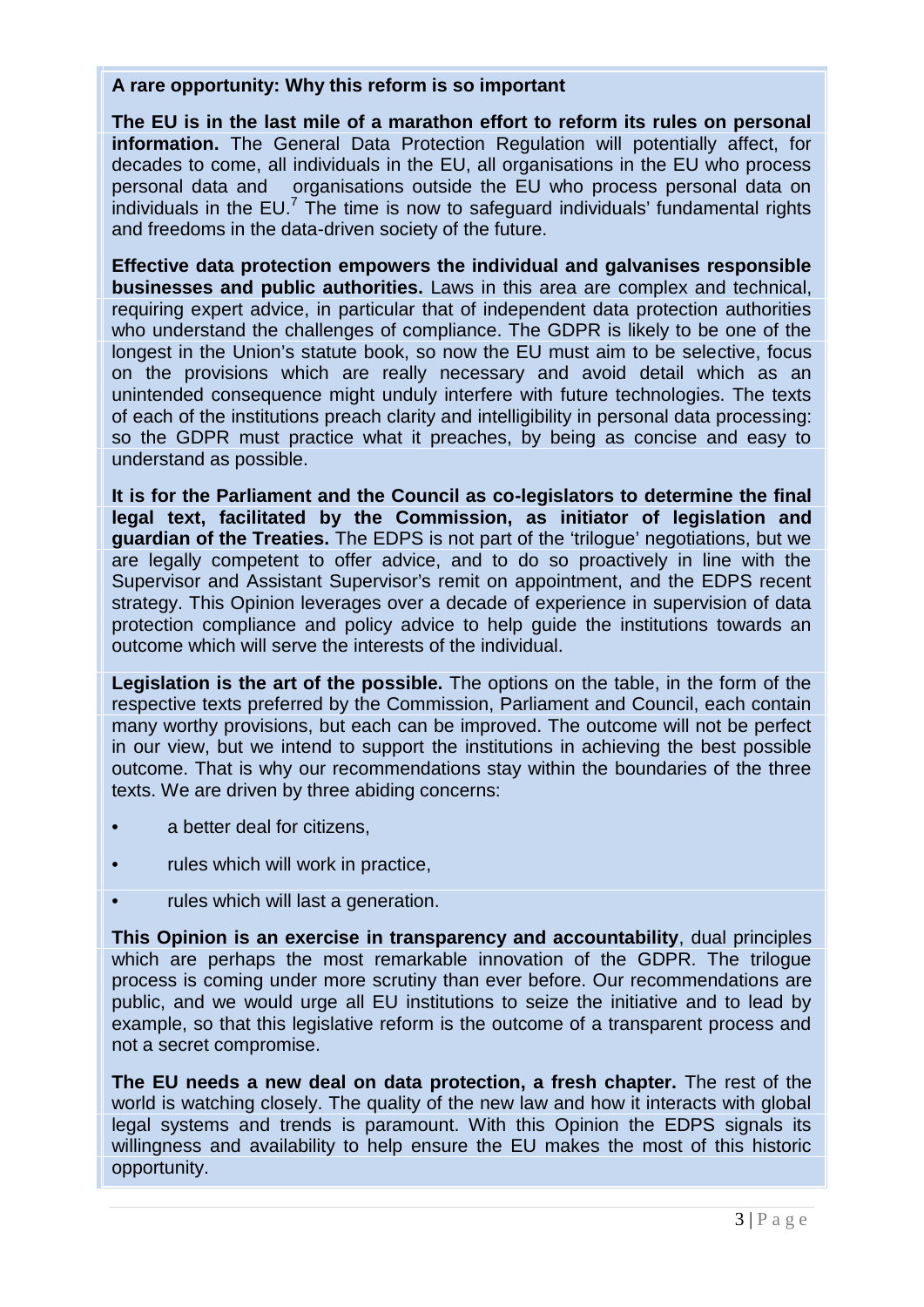### **TABLE OF CONTENTS**

| 1            |      |                                                             |  |
|--------------|------|-------------------------------------------------------------|--|
|              | 1.1. |                                                             |  |
|              | 1.2. |                                                             |  |
|              | 1.3. |                                                             |  |
| $\mathbf{2}$ |      |                                                             |  |
|              | 2.1. |                                                             |  |
|              | 2.2. |                                                             |  |
|              | 2.3. |                                                             |  |
| $\mathbf{3}$ |      |                                                             |  |
|              | 3.1. |                                                             |  |
|              | 3.2. |                                                             |  |
|              | 3.3. |                                                             |  |
| 4            |      |                                                             |  |
| 5            |      | A DEFINING MOMENT FOR DIGITAL RIGHTS IN EUROPE AND BEYOND 9 |  |
|              |      |                                                             |  |
|              |      |                                                             |  |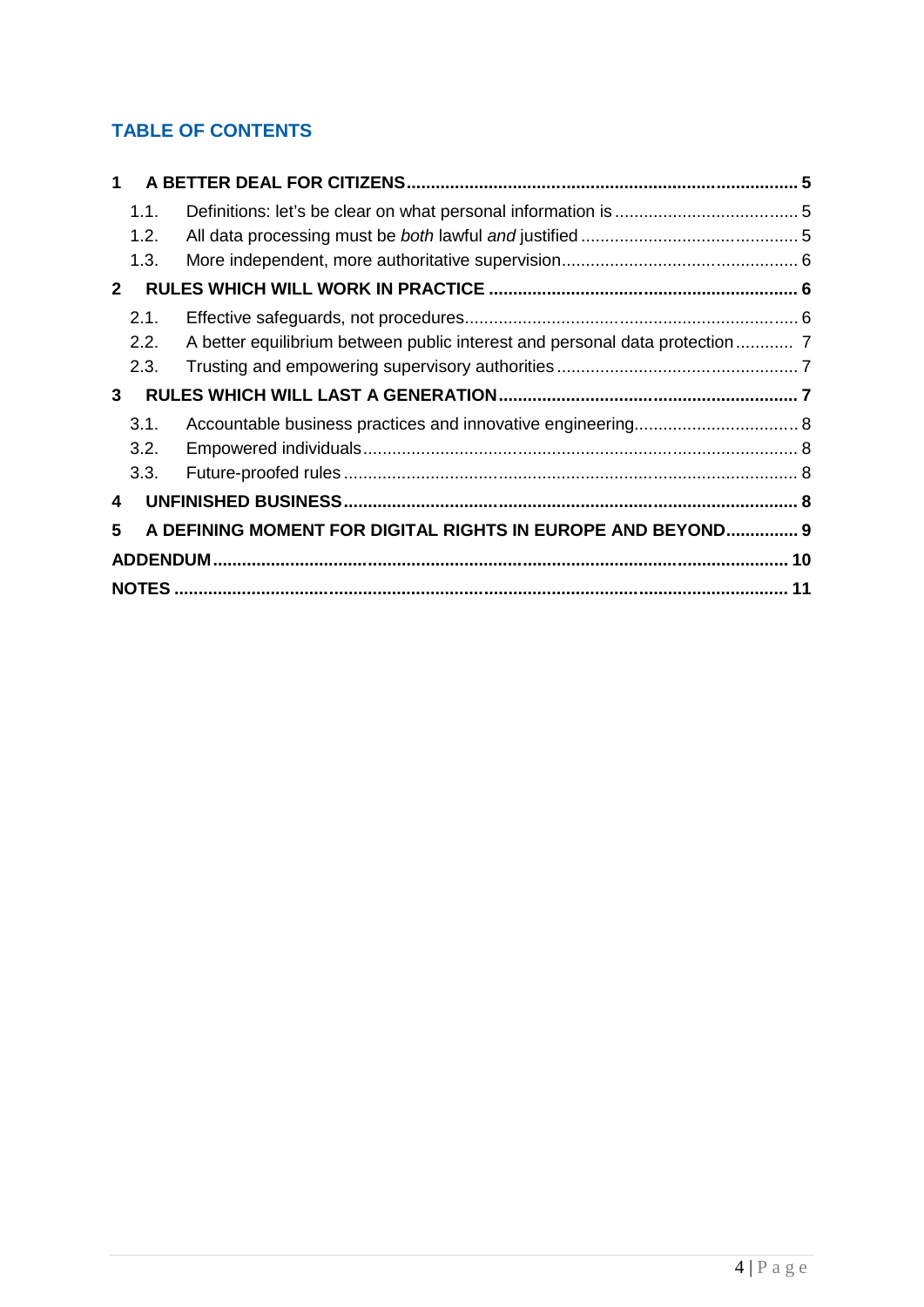# **1. A better deal for citizens**

EU rules have always sought to facilitate data flows, both within the EU and with its trading partners, yet with an overriding concern for the rights and freedoms of the individual. The internet has enabled an unprecedented degree of connectivity, self expression and scope for delivering value to businesses and consumers. Nevertheless, privacy matters more than ever to Europeans. According to the Data Protection Eurobarometer survey in June 2015,<sup>8</sup> more than six out of ten citizens do not trust online businesses and two-thirds are concerned at not having complete control over the information they provide online.

The reformed framework needs to maintain and, where possible, raise standards for the individual. The data protection reform package was proposed firstly as a vehicle for 'strengthening online privacy rights' by ensuring people were 'better informed about their rights and in more control of their information.'<sup>9</sup> Representatives of civil society organisations wrote to the European Commission in April 2015 to urge the institutions to remain true to these intentions.<sup>10</sup>

Existing principles set down in the Charter, primary law of the EU, should be applied consistently, dynamically and innovatively so that they are effective for the citizen in practice. The reform needs to be comprehensive, hence the commitment to a package, but as data processing is likely to fall under separate legal instruments there must be clarity as to their precise scope and how they work together, with no loopholes for compromising on safeguards.<sup>1</sup>

For the EDPS, the starting point is the dignity of the individual which transcends questions of mere legal compliance.<sup>12</sup> Our recommendations are based on an assessment of each article of the GDPR, individually and cumulatively, according to whether it will strengthen the position of the individual compared to the current framework. The point of reference is the principles at the core of data protection, that is, Article 8 of the Charter of Fundamental Rights.<sup>13</sup>

#### **1.1. Definitions: let's be clear on what personal information is**

• Individuals should be able to exercise more effectively their rights with regard to any information which is able to identify or single them out, even if the information is considered 'pseudonymised'.<sup>14</sup>

#### **1.2. All data processing must be** *both* **lawful** *and* **justified**

- The requirements for all data processing to be limited to specific purposes and on a legal basis are cumulative, not alternatives. We recommend avoiding any conflation and thereby weakening of these principles. Instead, the EU should preserve, simplify and operationalise the established notion that personal data should only be used in ways compatible with the original purposes for collection.<sup>15</sup>
- 5 | P a g e Consent is one possible legal basis for processing, but we need to prevent coercive tick boxes where there is no meaningful choice for the individual and where there is no need for data to be processed at all. We recommend enabling people to give broad or narrow consent, to clinical research for example, which is respected and which can be withdrawn.<sup>16</sup>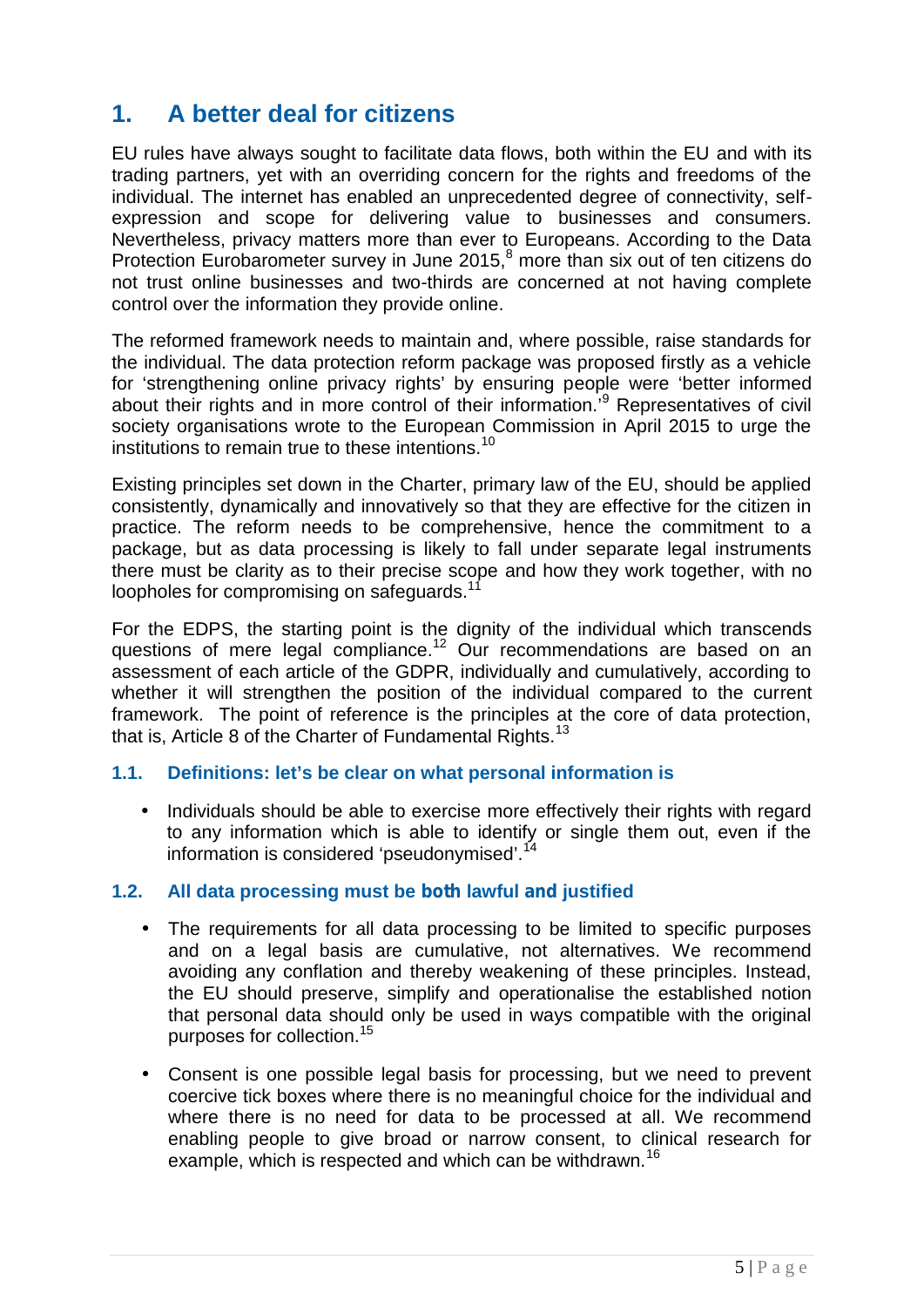The EDPS supports sound, innovative solutions for international transfers of personal information which facilitate data exchanges and respect data protection and supervision principles. We strongly advise against permitting transfers on the basis of legitimate interests of the controller because of the insufficient protection for individual, nor should the EU open the door for direct access by third country authorities to data located in the EU. Any request for transfer issued by authorities in a third country should only be recognised where it respects the norms established in Mutual Legal Assistance Treaties, international agreements or other legal channels for international cooperation.<sup>17</sup>

#### **1.3. More independent, more authoritative supervision**

- The EU's data protection authorities should be ready to exercise their roles the moment the GDPR enters into force, with the European Data Protection Board fully operational as soon as the Regulation becomes applicable.<sup>18</sup>
- Authorities should be able to hear and to investigated complaints and claims brought by data subjects or bodies, organisations and associations.
- Individual rights enforcement requires an effective system of liability and compensation for damage caused by the unlawful data processing. Given the clear obstacles to obtaining redress in practice, individuals should be able to be represented by bodies, organisations and associations in legal proceedings.<sup>19</sup>

## **2. Rules which will work in practice**

Safeguards should not be confused with formalities. Excessive detail or attempts at micromanagement of business processes risks becoming outdated in the future. Here we may take a leaf from the EU's competition manual, where a relatively limited body of secondary legislation is rigorously enforced and encourages a culture of accountability and awareness among undertakings.<sup>20</sup>

Each of the three texts demands greater clarity and simplicity from those responsible for processing personal information.<sup>21</sup> Equally, technical obligations must also be concise and easily-understood if they are to be implemented properly by controllers.<sup>22</sup>

Existing procedures are not sacrosanct: our recommendations aim to identify ways of de-bureaucratising, minimising the prescriptions for documentation and irrelevant formalities. We recommend legislating only where genuinely necessary. This provides room for manoeuvre whether for companies, public authorities or data protection authorities: a space that must be filled by accountability and guidance from data protection authorities. Overall, our recommendations would produce a GDPR text almost 30% shorter than the average length of the three institutions.<sup>23</sup>

#### **2.1. Effective safeguards, not procedures**

by it will<br>ompliance<br>6 | P a g e • Documentation should be a means not an end to compliance; the reform must focus on results. We recommend a scalable approach which reduces documentation obligations on controllers into single policy on how it will comply with the regulation taking into account the risks, with compliance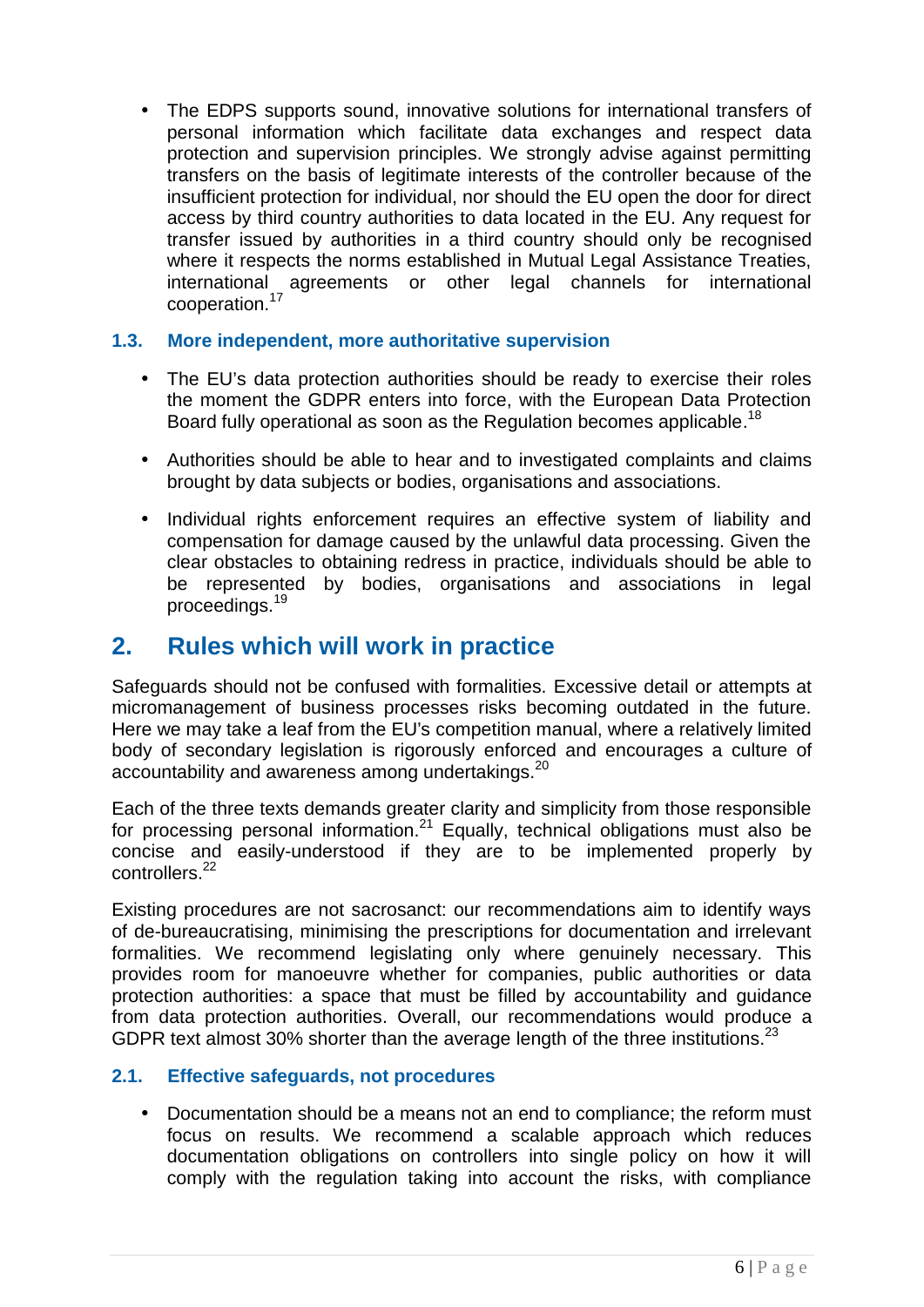demonstrated transparently, whether for transfers, contracts with processors or breach notifications<sup>24</sup>

- On the basis of explicit risk assessment criteria, and following our experience of supervising the EU institutions, we recommend requiring notification of data breaches to the supervisory authority and data protection impact assessments only where the rights and freedoms of data subiects are at risk.<sup>25</sup>
- Industry initiatives, whether through Binding Corporate Rules or privacy seals, should be actively encouraged.<sup>26</sup>

#### **2.2. A better equilibrium between public interest and personal data protection**

- Data protection rules should not hamper historical, statistical and scientific research which is genuinely in the public interest. Those responsible must make the necessary arrangements to prevent personal information being used against the interest of the individual, paying particular attention to the rules governing sensitive information concerning health, for example.<sup>27</sup>
- Researchers and archivists should be able to store data for as long as needed subject to these safeguards.<sup>28</sup>

#### **2.3. Trusting and empowering supervisory authorities**

- We recommend allowing supervisory authorities to issue guidance to data controllers and to develop their own internal rules of procedure in the spirit of a simplified, easier application of the GDPR by one single supervisory authority (the 'One Stop Shop') close to the citizen ('proximity'). <sup>29</sup>
- Authorities should be able to determine effective, proportionate and dissuasive remedial and administrative sanctions on the basis of all relevant circumstances.<sup>30</sup>

### **3. Rules which will last a generation**

The main pillar of the current framework, Directive 95/46/EC, has been a model for further legislation on data processing in the EU and around the world, and even provided the basis for wording of the right to protection of personal data in Article 8 of the Charter of Fundamental Rights. This reform will shape data processing for a generation which has no memory of living without the internet. The EU must therefore fully understand the implications of this act for individuals, and its sustainability in the face of technological development.

advanced<br> $7 | P \text{ a } g e$ Recent years have seen an exponential increase in the generation, collection, analysis and exchange of personal information, the result of technological innovations like the internet of things, cloud computing, big data and open data, whose exploitation the EU considers essential to its competitiveness.<sup>31</sup> Judging by the longevity of Directive 95/46/EC, it is reasonable to expect a similar timeframe before the next major revision of data protection rules, perhaps not until the late 2030s. Long before this time, data-driven technologies can be expected to have converged with artificial intelligence, natural language processing and biometric systems, empowering applications with machine-learning ability for advanced intelligence.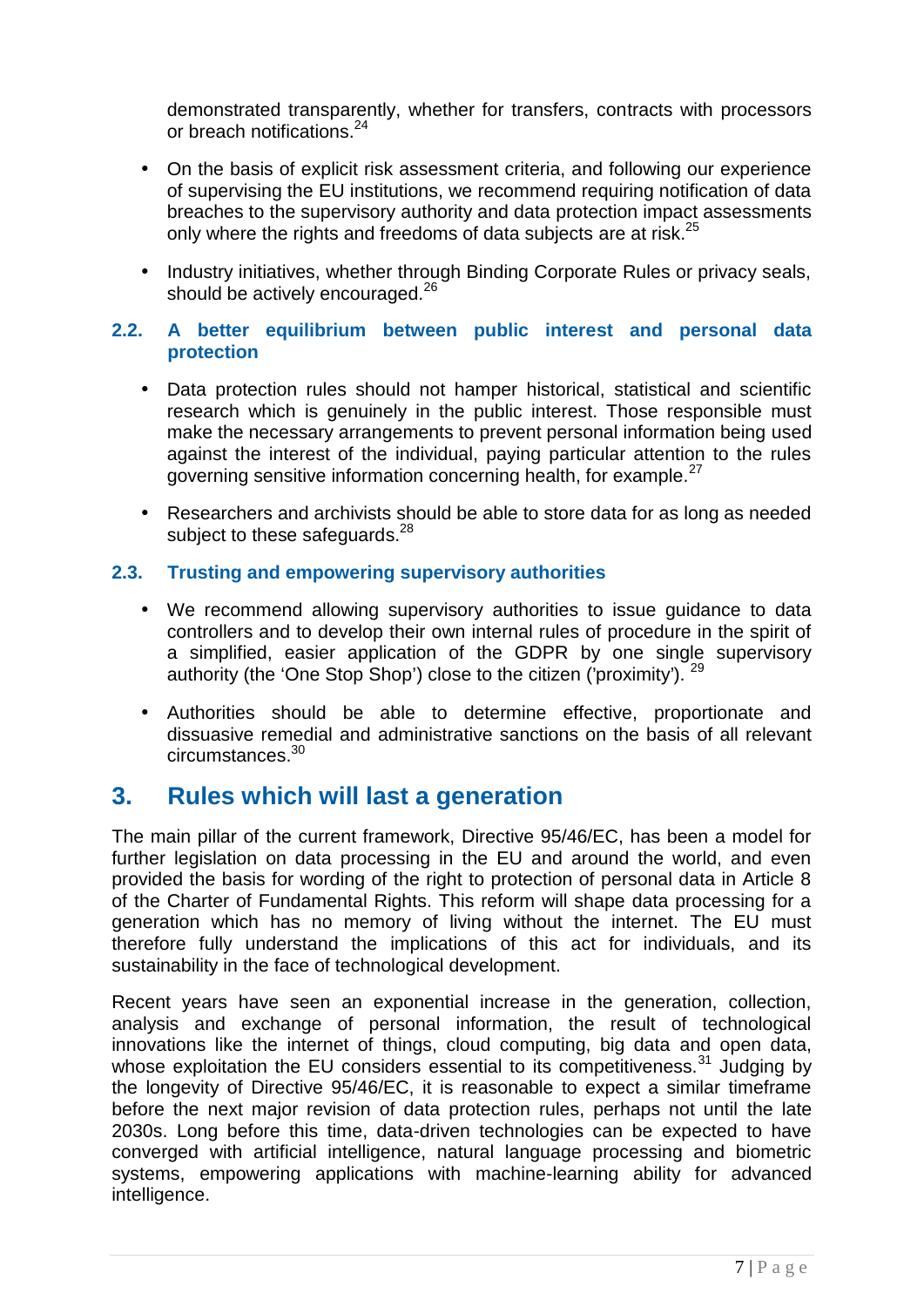These technologies are challenging the principles of data protection. A future oriented reform must therefore be predicated on the dignity of the individual and informed by ethics. It must redress the imbalance between innovation in the protection of personal data and its exploitation, making safeguards effective in our digitised society.

#### **3.1. Accountable business practices and innovative engineering**

- The reform should reverse the recent trend towards secret tracking and decision making on the basis of profiles hidden from the individual. The problem is not targeted advertising or the practice of profiling, but rather the lack of meaningful information about the algorithmic logic which develops these profiles and has an effect on the data subject. $32$  We recommend fuller transparency from controllers.
- We strongly support the introduction of the principles of data protection by design and by default as a means of kickstarting market-driven solutions in the digital economy. We recommend simpler wording for requiring the rights and interests of the individual to be integrated in product development and default settings.<sup>33</sup>

#### **3.2. Empowered individuals**

• Data portability is the gateway in the digital environment to the user control which individuals are now realising they lack. We recommend allowing a direct transfer of data from one controller to another on the data subject's request and entitling data subjects to receive a copy of the data which they themselves can transfer to another controller.<sup>34</sup>

#### **3.3. Future-proofed rules**

 We recommend avoiding language and practices that are likely to become outdated or disputable.<sup>35</sup>

## **4. Unfinished business**

The adoption of a future-oriented EU data reform package will be an impressive but nonetheless incomplete achievement.

All institutions agree that the principles of the GDPR should apply consistently to EU institutions. We have advocated legal certainty and uniformity of the legal framework, while accepting the uniqueness of the EU public sector and the need to avoid any weakening of the current level of obligations (as well the need to provide for the legal and organisational basis for the EDPS). A proposal consistent with the GDPR for the revision of Regulation 45/2001 should therefore be made by the Commission as soon as possible after the talks on the GDPR are finalised so that both texts can become applicable at the same time.<sup>36</sup>

a legally-<br> $8 | P a g e$ Secondly, it is clear that the Directive 2002/58/EC (the 'ePrivacy Directive') will have to be amended. Much more importantly, the EU requires a clear framework for the confidentiality of communications, an integral element of the right to privacy, which governs all services enabling communications, not only providers of publicly available electronic communications. This must be done by means of a legally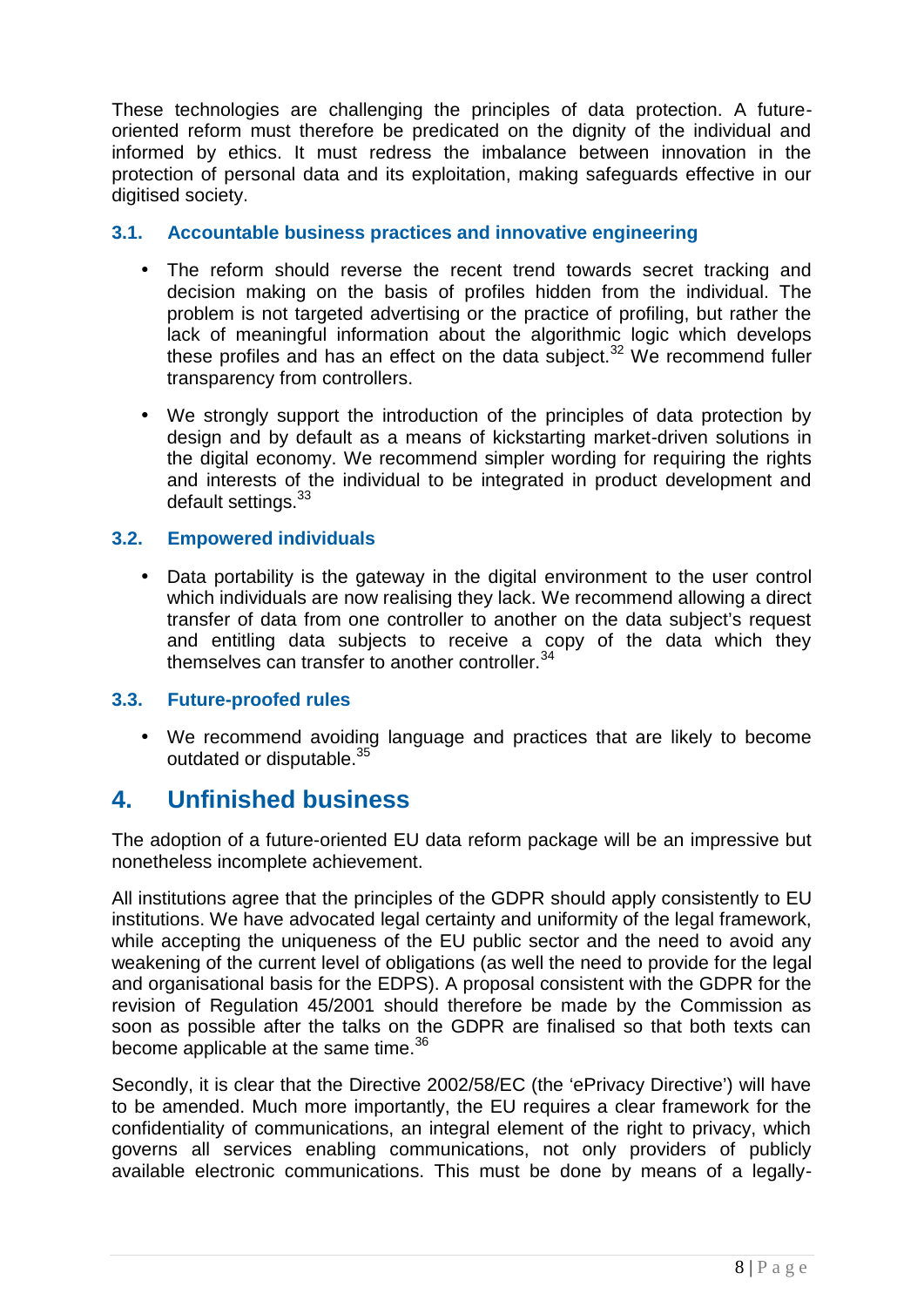certain and harmonising regulation which provides for at least the same standards of protection under the ePrivacy Directive in a level-playing field.

This Opinion therefore recommends calling for a commitment to speedy adoption of proposals in these two areas as soon as possible.

## **5. A defining moment for digital rights in Europe and beyond**

For the first time in a generation the EU has an opportunity to modernise and to harmonise the rules on how personal information is handled. Privacy and data protection are not in competition with economic growth and international trade, nor with great services and products - they are part of the quality and value proposition. As the European Council recognises, trust is a necessary precondition for innovative products and services that rely on the processing of personal data.

The EU in 1995 was a trailblazer for data protection. Now over 100 countries across the world have data protection laws and less than half of these are European countries.<sup>37</sup> The EU nevertheless continues to command the close attention of countries who are considering establishing or revising their legal frameworks. At a time when people's trust in companies and governments has been shaken by revelations of mass surveillance and data breaches, this confers considerable responsibility on EU lawmakers whose decisions this year can be expected to have an impact not beyond Europe.

In the view of the EDPS, the GDPR texts are on the right track, but concerns remain, some very serious. There is always a risk with the co-decision process that certain provisions are weakened by well-intentioned negotiators in the search for political compromise. With data protection reform, however, it is different, because we are dealing with fundamental rights and the way they will be safeguarded for a generation.

On that basis, this Opinion seeks to assist the main institutions of the EU in solving problems. We want not just stronger rights for the individual data subject and greater accountability for the controller; we want to facilitate innovation with a legal framework that is neutral towards the technology but positive towards the benefits the technology can bring to society.

With negotiations in the final mile, we hope that our recommendations will help the EU get over the finishing line with a reform which will remain fit for purpose over the years and decades to come: a new chapter for data protection with a global perspective, with the EU leading by example.

Brussels, 27 July 2015

Giovanni BUTTARELLI European Data Protection Supervisor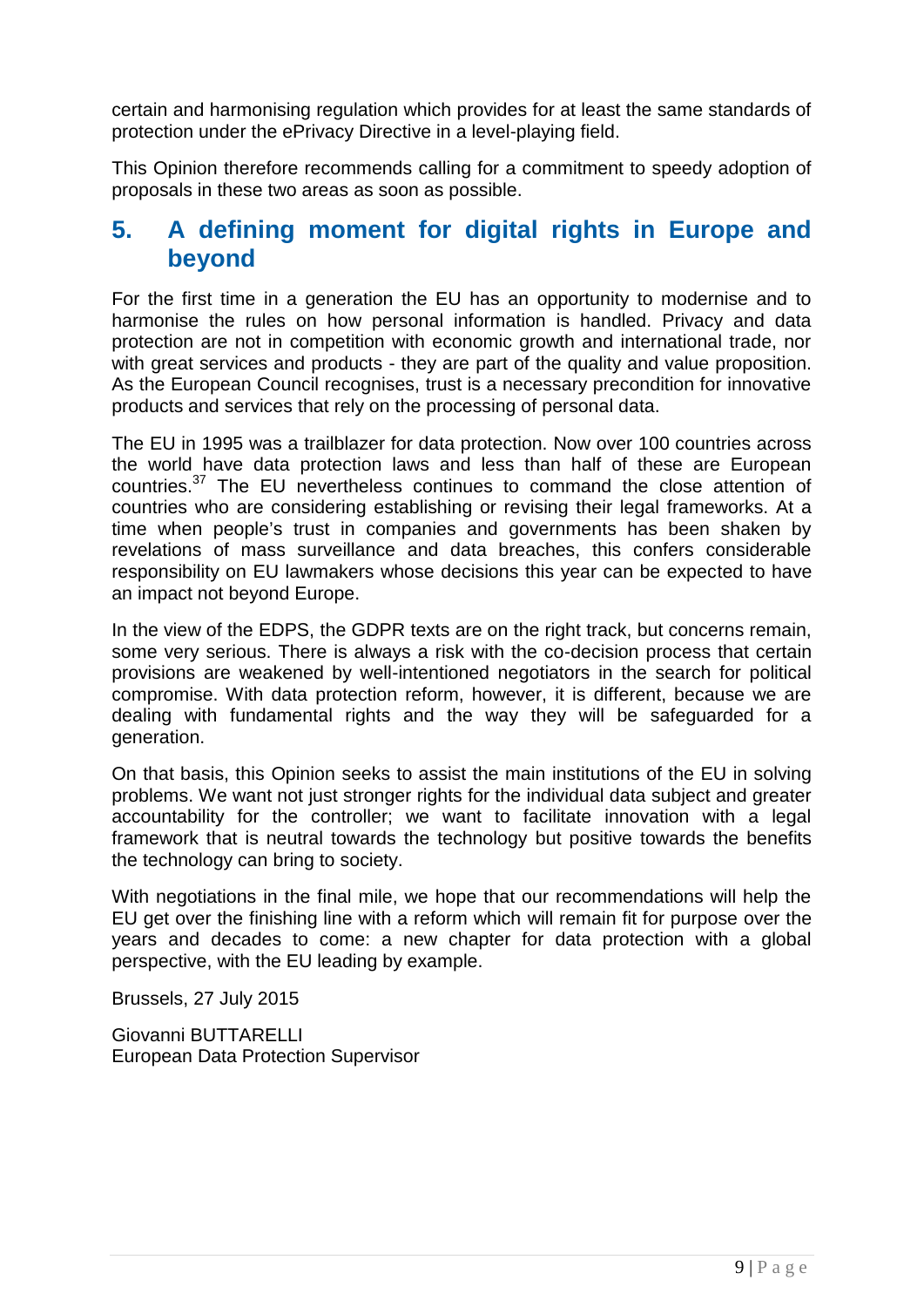#### **Addendum**

On 27 July 2015 we published (EDPS Opinion 3/2015) our drafting recommendations for the operational clauses of the GDPR. Having now reflected on the underlying rationale behind the articles in the three versions advocated respectively by the Commission, European Parliament and Council, we wish to offer, as a further contribution to the ongoing trilogue negotiations, our recommendations on the content of the recitals to the GDPR.

The recitals in the preamble to an EU legal instrument are important because they explain the reasons for each provision. Though they have no independent legal value, recitals can be used when interpreting the scope of the substantive provisions in the text. The CJEU has stated on several occasions that valid recitals are necessary for the court to perform its function of interpreting the law. In providing the underlying rationale to the legal act, they merit careful consideration.

Accordingly, in these recommendations, we reiterate that respect for human dignity should be affirmed as the basis for all processing of personal information. The GDPR needs to be a blueprint for an ethical approach which embraces the societal benefits of technological change and innovation while shielding individuals from harm and empowering them to take control over the information about them in cyberspace. The recitals should provide greater incentive for accountability from controllers and room for guidance by supervisory authorities within the European Data Protection Board.

We continue to advocate drafting which is as clear, concise and intelligible as possible. Our recommendations would also remove from the recitals all unnecessary details which could limit flexibility to adapt to future challenges in an era where rapid change is the new norm.

Brussels, 9 October 2015

(**signed**)

Giovanni BUTTARELLI European Data Protection Supervisor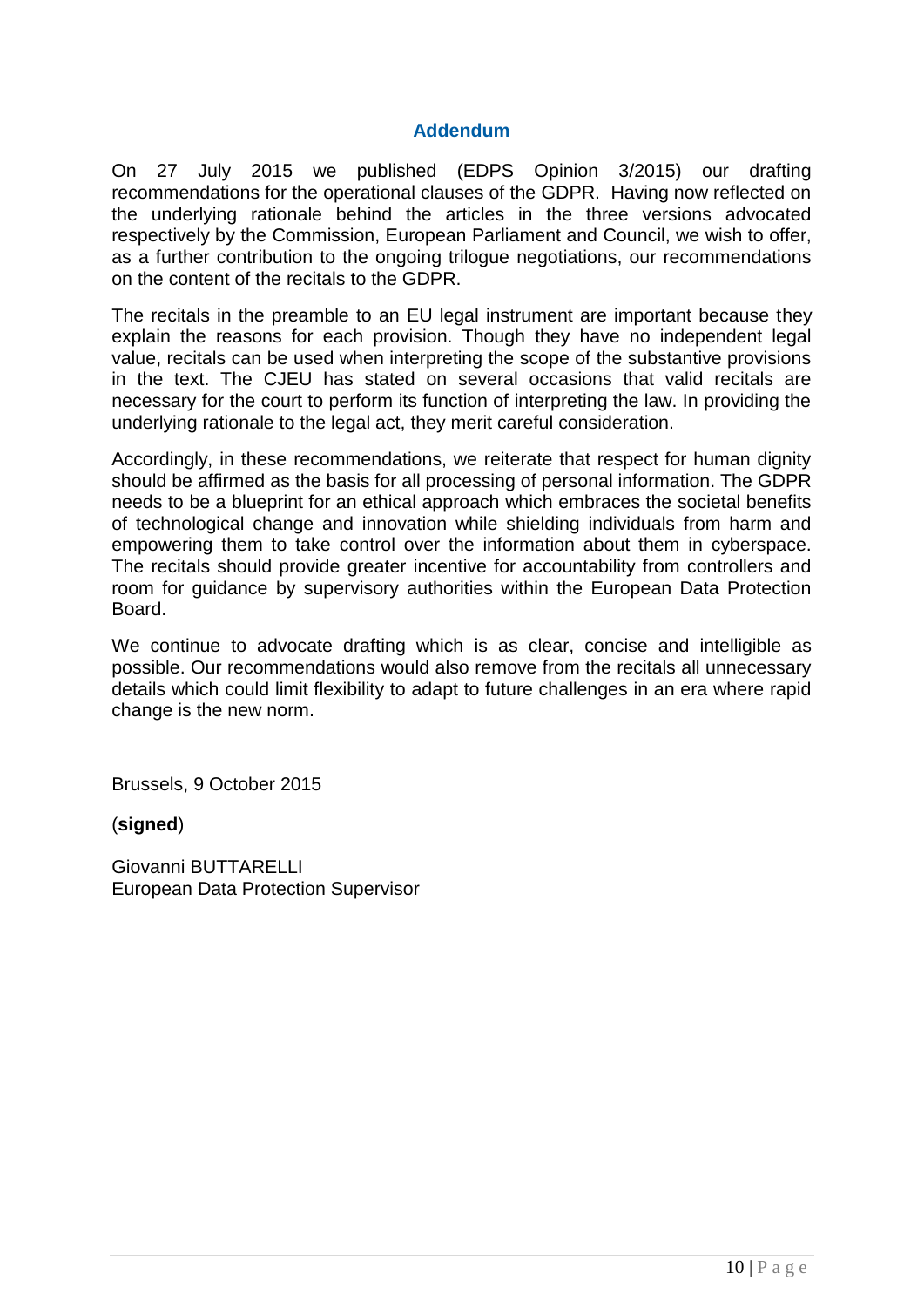## **Notes**

<sup>1</sup> Joint Declarations European Parliament Council Commission Joint Declaration on Practical Arrangements for the Codecision Procedure (Article 251 of the EC Treaty) (2007/C 145/02), OJ C 145, 30.6.2007.

<sup>2</sup> COM(2012)11 final; European Parliament legislative resolution of 12 March 2014 on the proposal for a regulation of the European Parliament and of the Council on the protection of individuals with regard to the processing of personal data and on the free movement of such data (General Data Protection Regulation), P7\_TA(2014)0212; Proposal for a Regulation of the European Parliament and of the Council on the protection of individuals with regard to the processing of personal data and on the free movement of such data (General Data Protection Regulation) - Preparation of a general approach, Council document 9565/15, 11.06.2015.

 $3$  Long title is Proposal for a Directive on the protection of individuals with regard to the processing of personal data by competent authorities for the purposes of prevention, investigation, detection or prosecution of criminal offences or the execution of criminal penalties, and the free movement of such data, COM(2012)10 final; European Parliament legislative resolution of 12 March 2014 on the proposal for a directive of the European Parliament and of the Council on the protection of individuals with regard to the processing of personal data by competent authorities for the purposes of prevention, investigation, detection or prosecution of criminal offences or the execution of criminal penalties, and the free movement of such data, P7\_TA(2014)0219. On the timing and scope of the trilogue, see European Council Conclusions 25-26 June 2015, EUCO 22/15; a 'road map' for the trilogue was indicated at a joint Parliament-Council-Commission press conference http://audiovisual.europarl.europa.eu/AssetDetail.aspx?id=690e8d8d-682d-4755-bfb6 a4c100eda4ed [last accessed 20.7.2015] but has not been published officially. The GDPR will enter into force 20 days after its publication in the Official Journal and is expected to be fully applicable two years after its entry into force (Article 91).

<sup>4</sup> Vacancy notice for the European Data Protection Supervisor COM/2014/10354 (2014/C 163 A/02), OJ C 163 A/6 28.5.2014. The EDPS Strategy 2015-2019 promised to 'seek workable solutions that avoid red tape, remain flexible for technological innovation and cross-border data flows and enable individuals to enforce their rights more effectively on and offline'; Leading by example: The EDPS Strategy 2015-2019, March 2015.

<sup>5</sup> EDPS Opinion on the data protection reform package, 7.3.2015.

 $6$  See annex to Letter from Article 29 Working Party to V ra Jourová, Commissioner for Justice, Consumers and Gender Equality, 17.6.2015.

 $<sup>7</sup>$  The material and territorial scope of the GDPR is difficult to summarise succinctly. The</sup> institutions seem to agree, at least, that the scope covers organisations established in the EU which are responsible for processing personal data either in the EU or outside it, organisations established outside the EU who process personal data of individuals in the EU in the course of offering goods or services to or monitoring individuals in the EU. (See Article 2 on material scope and Article 3 on territorial scope).

ta and 64%<br>vacy Panel<br>11 | P a g e <sup>8</sup> Other results included seven out of ten being concerned about their information being used for a different purpose from the one it was collected for, one in seven saying they their explicit approval should be required in all cases before their data is collected and processed, and two-thirds thinking it important to be able to transfer personal information from an old service provider to a new one; Special Eurobarometer 431 on data protection, June 2015. Comparable results from Pew Research in 2014 which found 91% Americans feel they have lost control over how companies collect and use person info, of social network users 80% are concerned about third parties like advertisers or businesses getting their data and 64% say government should do more to regulate advertisers; Pew Research Privacy Panel Survel, January 2014.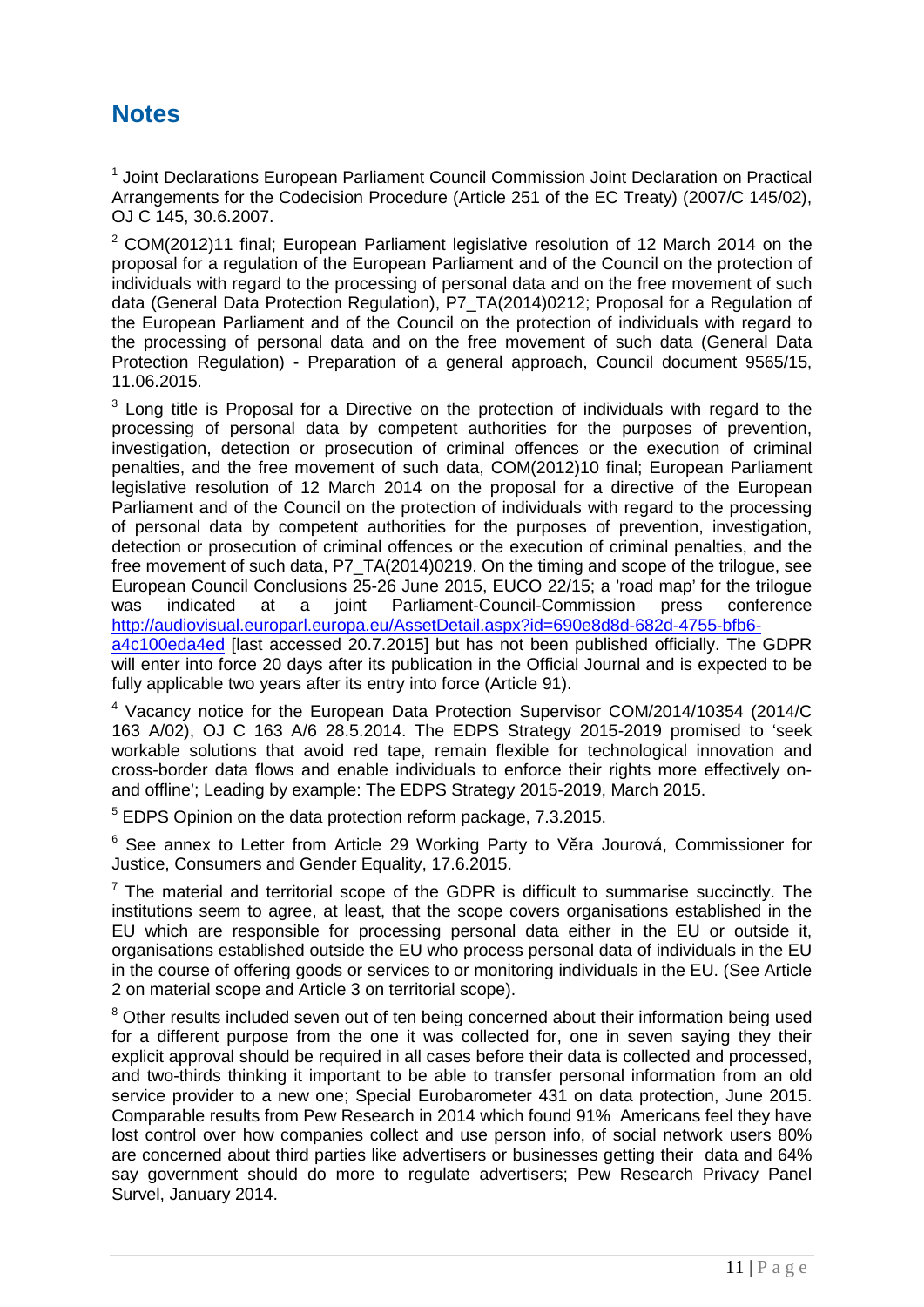<sup>9</sup> Commission proposes a comprehensive reform of data protection rules to increase users' control of their data and to cut costs for businesses.

<sup>10</sup> Letter from NGOs to President Juncker, 21.4.2015 https://edri.org/files/DP\_letter\_Juncker\_20150421.pdf and response from Head of Cabinet of Vice President Timmermans, 17.7.2015 https://edri.org/files/eudatap/Re\_EC\_EDRi- GDPR.pdf [accessed 23.7.2015]. The EDPS met with representatives of several of these NGOs to discuss their concerns on May 2015; PRESS RELEASE EDPS/2015/04, 1.6.2015, EU Data Protection Reform: the EDPS meets international civil liberties groups; full length recording of discussion available on EDPS website (https://secure.edps.europa.eu/EDPSWEB/edps/EDPS/Pressnews/Videos/GDPR\_civil\_soc).  $11$  Article 2.2 (e).

<sup>12</sup> Article 1.

 $13$  Article 8 of the Charter reads [emphasis added]

- *1. Everyone has the right to the protection of personal data concerning him or her.*
- *2. Such data must be processed fairly for specified purposes and on the basis of the consent of the person concerned or some other legitimate basis laid down by law. Everyone has the right of access to data which has been collected concerning him or her, and the right to have it rectified.*
- *3. Compliance with these rules shall be subject to control by an independent authority.*

<sup>14</sup> Article 10. Unless and until there exists a clear and legally-binding definition for 'pseudonymised data' as distinct from 'personal data', this type of data must remain within the scope of data protection rules.

<sup>15</sup> Articles 6.2 and 6.4. Given that there has been some uncertainty as to the meaning of 'compatibility' we recommend, following the WP29 Opinion on Purpose Limitation, general criteria for assessing whether processing is compatible (see Article 5.2).

<sup>16</sup> Effective functional separation is one means of ensuring lawful processing in the absence of consent, but legitimate interest should be not be interpreted excessively. An unconditional right to opt out may also be an appropriate alternative in some situations. Assessing whether consent is freely given depends in part on (a) whether there is a significant imbalance between the data subject and the controller and (b) in cases of processing under Article 6.1(b), whether the execution of a contract or the provision of a service is made conditional on the consent to the processing of data that is not necessary for the these purposes. (See Article 7.4.) This mirrors the provision in EU consumer law: under Article 3.1 of the Directive 93/13/EEC of 5 April 1993 on unfair terms in consumer, 'A contractual term which has not been individually negotiated shall be regarded as unfair if, contrary to the requirement of good faith, it causes a significant imbalance in the parties' rights and obligations arising under the contract, to the detriment of the consumer'.

<sup>17</sup> Such rules include adequacy decisions for specified sectors and territories, periodic reviews of adequacy decisions and Binding Corporate Rules. See Articles 40-45.

<sup>18</sup> Article 73.

 $19$  Article 76. On difficulty in obtaining redress for violations of data protection rules, see Fundamental Rights Agency report, Access to data protection remedies in EU Member States, 2013.

Preliminary<br>12 | P a g e  $20$  EU rules place the emphasis on companies' self-assessment regarding compliance with TFEU Article 101 prohibition on anti-competitive agreements, while dominant firms in a market have a 'special responsibility' to avoid any action which might impair effective competition (Paragraph 9 of Commission Guidance 2009/C 45/02); see EDPS Preliminary Opinion on Privacy and Competitiveness in the Age of Big Data, 14.3.2014.